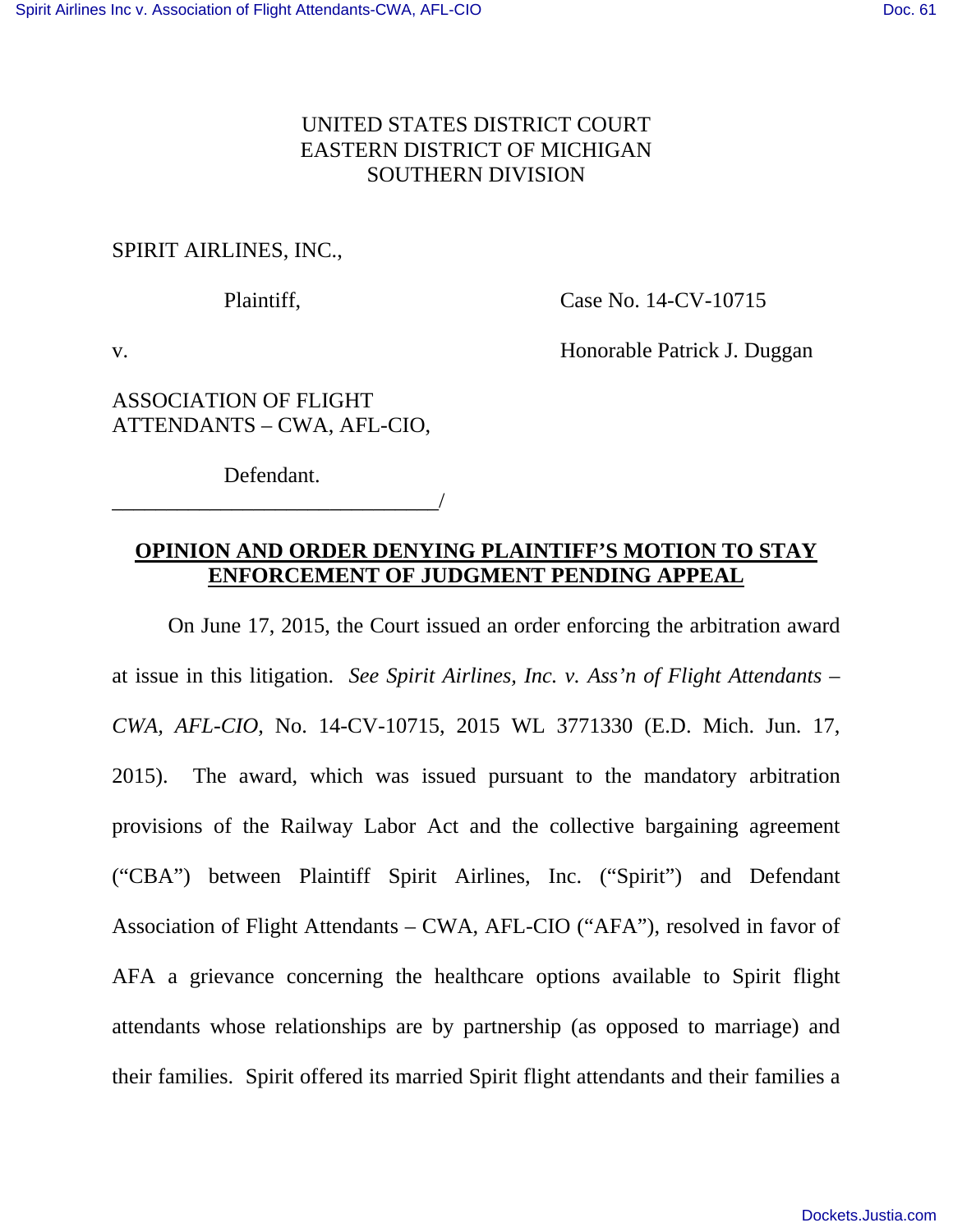choice of four healthcare plans from which to choose, while limiting partnered flight attendants and their families to just one plan. The award requires Spirit to treat married and partnered flight attendants alike by offering the same menu of healthcare options to both classes of flight attendants.

 On July 14, 2015, Spirit filed a notice of appeal along with the present motion to stay enforcement of the Court's June 17, 2015 order enforcing the arbitration award. The motion is fully briefed and ready for decision. The Court dispenses with oral argument, *see* E.D. Mich. LR 7.1(f)(2), and will deny the motion for the reasons that follow.

 Spirit seeks a stay pending appeal, pursuant to Federal Rule of Civil Procedure 62(d), of the Court's order enforcing an arbitration award that provides AFA with injunctive relief. Rule 62(d) permits an appellant to obtain a stay pending appeal as a matter of right by giving a supersedeas bond. However, an appellant is not automatically entitled to a stay by supersedeas bond "in an action for an injunction." Fed. R. Civ. P. 62(a), (d). Because Spirit seeks to stay an order of this Court enforcing an arbitration award that provides injunctive relief to AFA, Rule 62(d) does not apply.<sup>1</sup>

-

<sup>&</sup>lt;sup>1</sup> Even if this case is not "an action for an injunction" per se, Spirit would still not be entitled as a matter of right to a stay by supersedeas bond under Rule 62(d) because such stays are best suited for cases involving money judgments and this case is not one involving a money judgment. *See Am. Mfrs. Mut. Ins. Co. v. Am. Broadcasting-Paramount Theatres, Inc.*, 87 S. Ct. 1, 3 (1966) (Mem. Op. of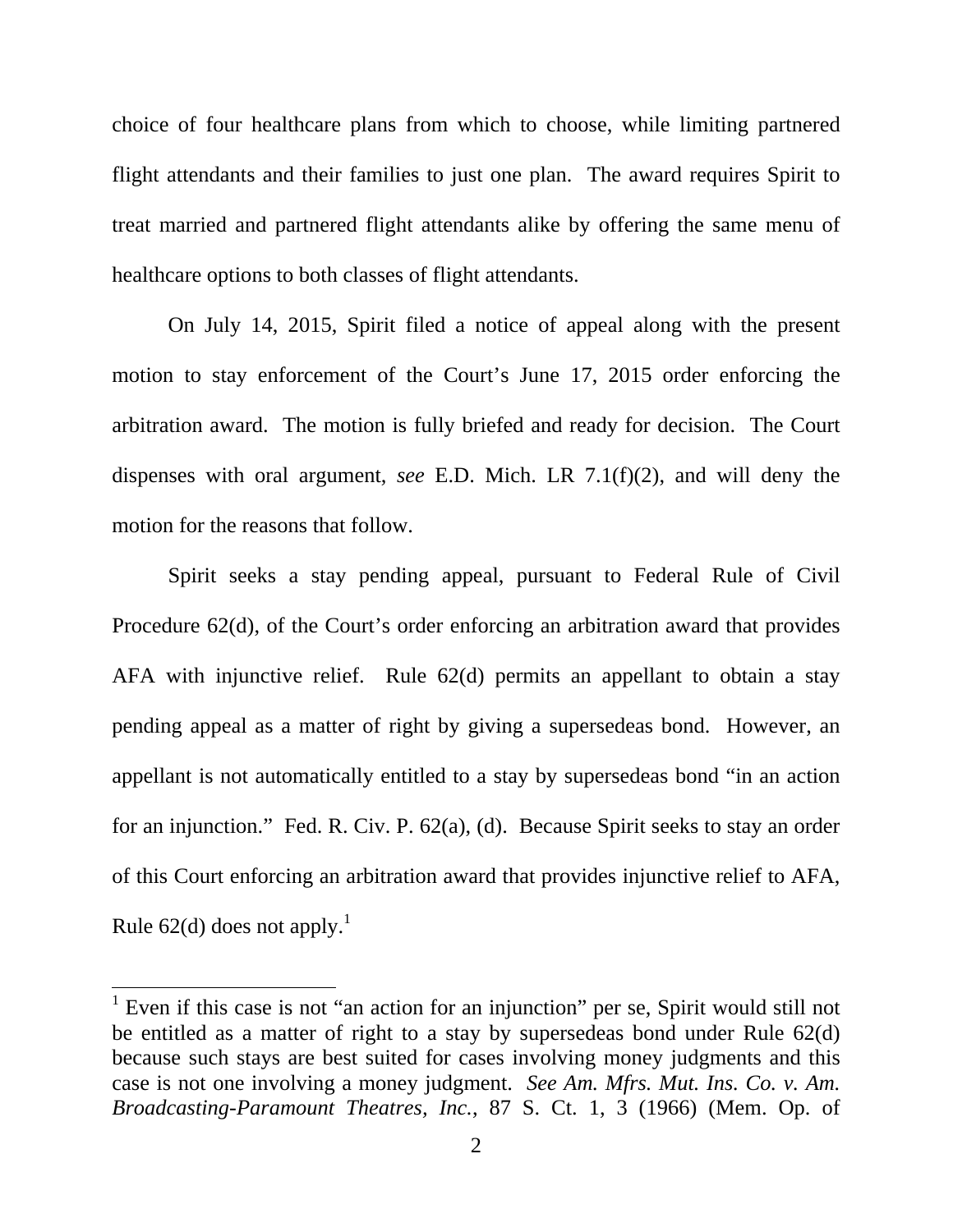Although Rule 62(d) does not apply, a stay pending appeal may nonetheless remain possible under a different provision of Rule 62. Rule 62(c) governs stays pending appeal in cases involving injunctions and authorizes courts to "suspend, modify, restore, or grant an injunction on terms for bond or other terms that secure the opposing party's rights." To determine whether a stay pending appeal is appropriate under Rule 62(c), the Court balances the following four factors:

(1) whether the stay applicant has made a strong showing that he is likely to succeed on the merits; (2) whether the applicant will be irreparably injured absent a stay; (3) whether issuance of the stay will substantially injure the other parties interested in the proceeding; and (4) where the public interest lies.

*Hilton v. Braunskill*, 481 U.S. 770, 776, 107 S. Ct. 2113, 2119 (1987). As noted in

one respected treatise, the first two factors are the most important and the

proponent of the stay, Spirit here, must clear a substantial hurdle:

 $\overline{a}$ 

There is, of course, considerable reluctance in granting an injunction pending appeal when to do so, in effect, is to give the appellant the

Harlan, J.) ("With respect to a case arising in the federal system it seems to be accepted that a party taking an appeal from the District Court is entitled to a stay of a money judgment as a matter of right if he posts a bond in accordance with Fed. R. Civ. P. 62(d)."); *Arban v. West Publ'g. Corp.*, 345 F.3d 390, 409 (6th Cir. 2003) ("Rule 62(d) entitles a party who files a satisfactory supersedeas bond to a stay of money judgment as a matter of right."); *Hebert v. Exxon Corp.*, 953 F.2d 936, 938 (5th Cir. 1992) ("Courts have restricted the application of Rule 62(d)'s automatic stay to judgments for money because a bond may not adequately compensate a non-appealing party for loss incurred as a result of the stay of a non-money judgment."); 12 James Wm. Moore, Moore's Federal Practice ¶ 62.039[3][b] (3d ed. 2015) ("Since the purpose of requiring a bond is to assure that if the appeal is unsuccessful there will be adequate funds available to pay the judgment, the Rule 62 stay is best suited for cases in which money judgments are involved.").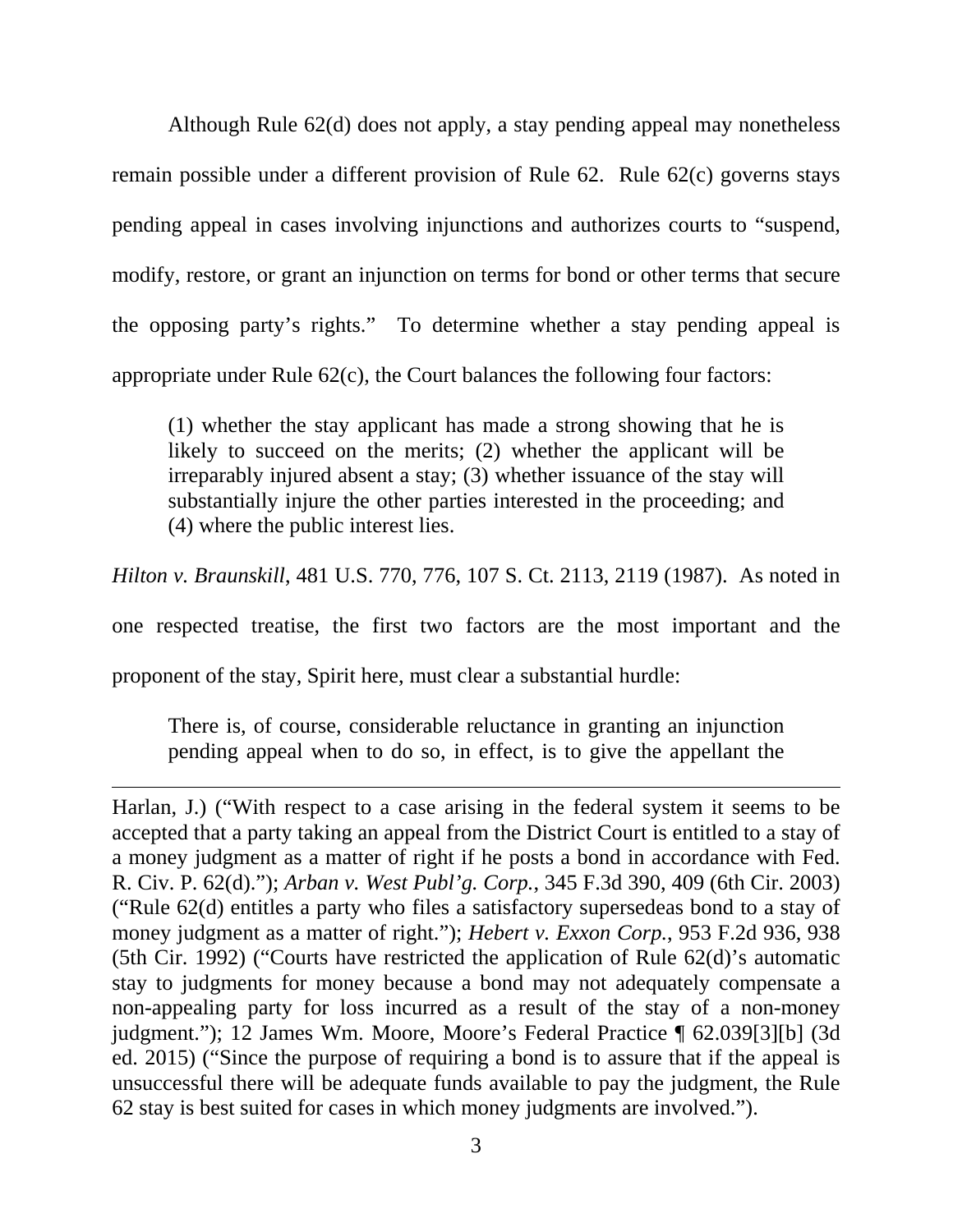ultimate relief being sought. Thus, to succeed in obtaining an injunction in these circumstances, the appellant will be required to show a great likelihood that he will prevail when the case finally comes to be heard on the merits and that a denial of interim relief will result in irreparable injury.

11 Charles Alan Wright, Arthur R. Miller & Mary K. Kane, Federal Practice & Procedure § 2904 pp. 702-04 (2012) (footnotes omitted). Regarding the interplay between the first two *Hilton* factors, "[t]he probability of success that must be demonstrated is inversely proportional to the amount of irreparable injury [the nonmovant] will suffer absent the stay. Simply stated, more of one excuses less of the other." *Mich. Coal. of Radioactive Material Users, Inc. v. Griepentrog*, 945 F.2d 150, 153 (6th Cir. 1991) (citation omitted). However, to obtain a stay pending appeal, the movant must always show, at the very least, "serious questions going to the merits." *Id.* at 153-54 (internal quotation marks and citation omitted).

 Regarding the likelihood that Spirit will prevail on appeal, the Court acknowledges, as Spirit points out, that this is a "close case," Spirit Reply at 3, and that the Court has "viewed the issue of enforceability of the [award] both in favor of Spirit (in denying AFA's motion for judgment on the pleadings) and in favor of AFA (on cross-motions for summary judgment)." Spirit Br. at 2. Although the Court agrees with Spirit that there is a possibility that it will prevail on appeal, a mere possibility of success is not the standard. *Nken v. Holder*, 556 U.S. 418, 434, 129 S. Ct. 1749, 1761 (2009); *Griepentrog*, 945 F.2d at 153. Rather, Spirit must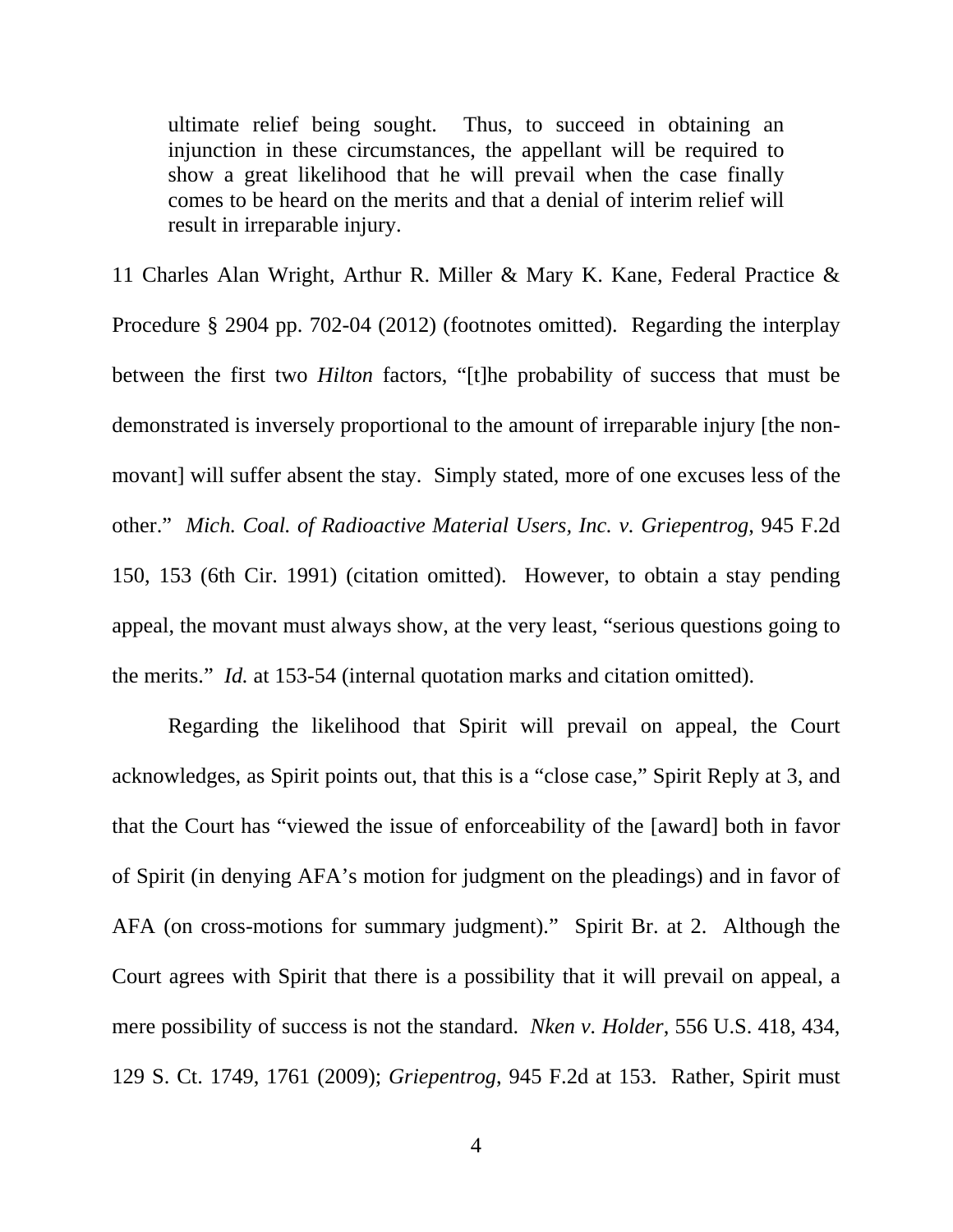show that its likelihood of success on appeal is "great" or, at the very least, that there are "serious questions going to the merits." Although Spirit states in its brief that it "will raise valid and meritorious arguments on . . . appeal," Spirit Br. at 2, it does not identify what those arguments will be, nor does it explain why it believes the Court erred in concluding that the arbitration award must be enforced. Because Spirit has not satisfied its burden of showing a great likelihood of success on appeal or even serious questions going to the merits, Spirit is not entitled to a stay under Rule 62(c). *See Perry v. Schwarzenegger*, 702 F. Supp. 2d 1132, 1135 (N.D. Cal. 2010) (no likelihood of success on appeal where proponent of stay fails to discuss likelihood of success on appeal "with reference to the court's conclusions"); *Smith v. Jones*, No. 05-CV-72971, 2007 WL 3408552, at \*2 (E.D. Mich. Nov. 15, 2007) (no likelihood of success on appeal where proponent of stay "re-argu[es] . . . the issues without any new analysis or case citation").

 While the Court believes that Spirit's failure to show "serious questions going to the merits" ends any possibility of obtaining a stay, the Court is cognizant of the novel factual circumstances of this case and the lack of analogous case law on point, and will therefore consider the remaining factors of the *Hilton* framework. The Court discusses the second and third factors together by "consider[ing] . . . the harm that a stay might cause to the party who has obtained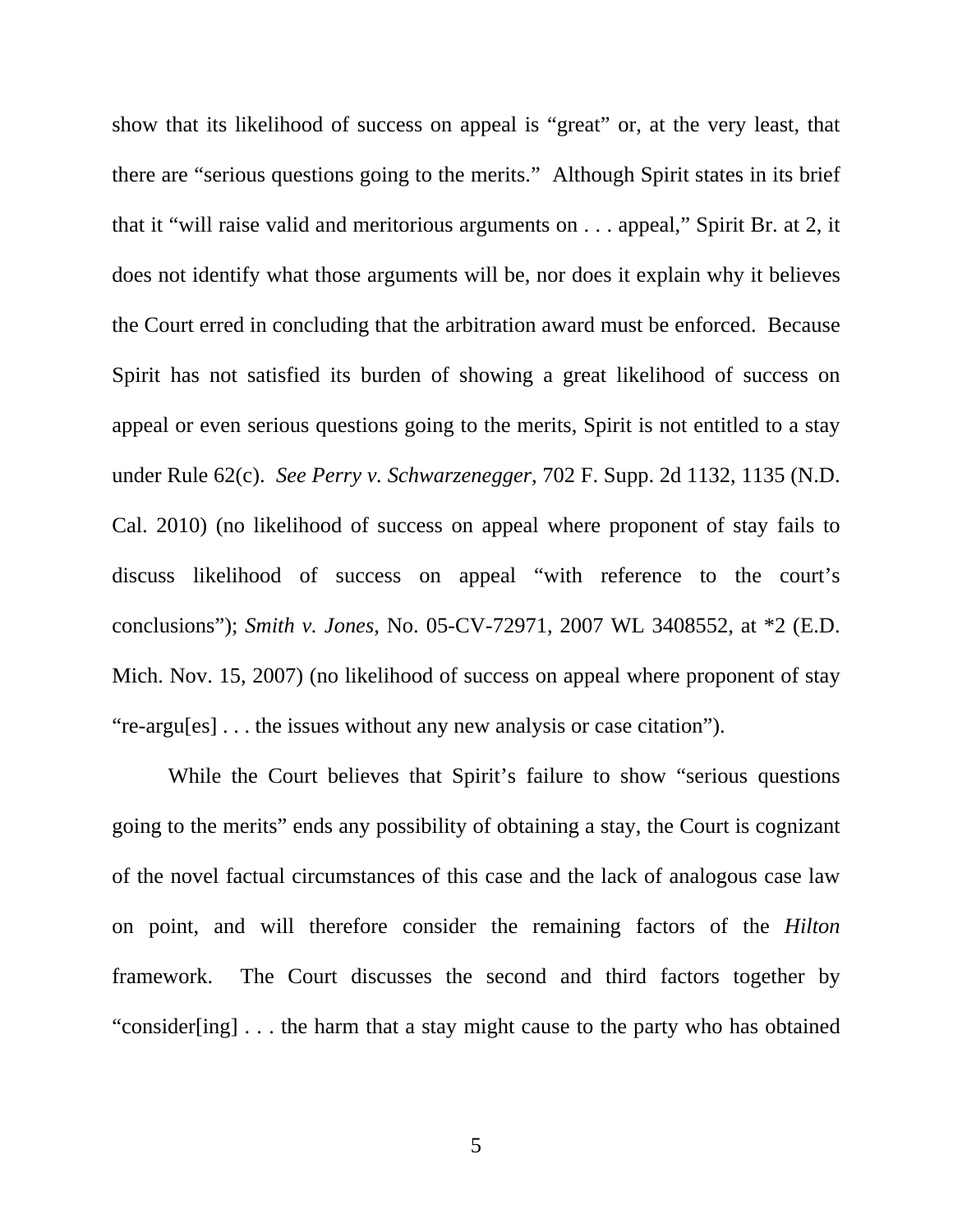the judgment," AFA, "and balanc[ing] this against the harm that denial of a stay would cause to the losing party," Spirit. 11 Wright & Miller § 2902 p. 668.

 Tellingly, Spirit does not argue that it will suffer *irreparable* harm absent a stay. To be sure, Spirit points to harm that it will suffer if a stay is not granted:

- "[R]equiring Spirit to amend . . . plan options for thousands of employees . . . represents a substantial administrative and financial undertaking."
- "Amending the . . . plan options . . . carries both administrative challenges, and exposes Spirit to interim claims by other unionized groups for the same domestic partner options under 'me too' provisions of other collective bargaining agreements."
- Affording additional health plan options to flight attendants whose relationships are by partnership will cost Spirit money because "individual and spousal/family health benefits for flight attendants are heavily subsidized by Spirit."

Spirit Reply at 3-4. However, all of Spirit's alleged harm involves financial loss, inconvenience, or administrative difficulty. As such, the harm alleged does not qualify as irreparable. *See Sampson v. Murray*, 415 U.S. 61, 90, 94 S. Ct. 937, 953 (1974) ("Mere injuries, however substantial, in terms of money, time and energy necessarily expended in the absence of a stay, are not enough." (internal quotation marks and citation omitted)).

 Regarding the third factor of the *Hilton* framework, the possibility that AFA would be harmed in the event of a stay, Spirit argues that AFA would suffer minimal harm if the Court granted a stay because a stay would preserve the status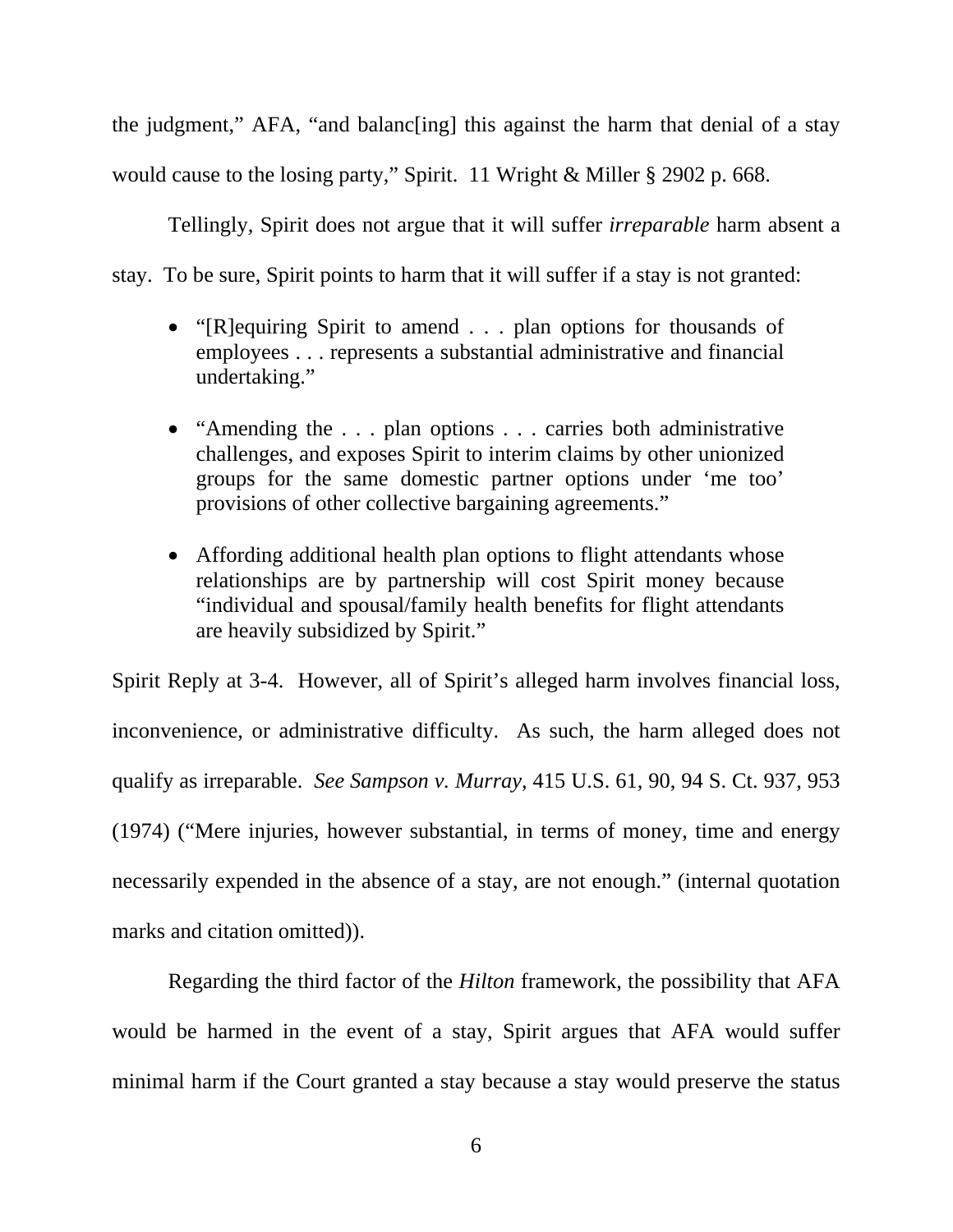quo. Spirit emphasizes that adequate health insurance coverage will remain available to partnered flight attendants and their families during the next open enrollment period in November 2015 under the one Spirit plan available to them or through other sources, such as the Affordable Care Act. Spirit acknowledges that partnered flight attendants and their families will continue to be denied access to the three additional plan options available to married flight attendants and their families, but argues essentially that partnered flight attendants and their families will not miss those additional options because they have never been entitled to them. Spirit also contends that partnered flight attendants and their families could find themselves without any coverage in the event a stay is denied and Spirit wins on appeal:

Offering domestic partner health benefits in additional plan options at the next open enrollment . . . and then discontinuing the benefits in the middle of a plan year, should Spirit prevail on appeal, would entail multiple modifications of the plans, and conceivably leave domestic partners without coverage, and without the ability to revert to whatever health plan . . . they now leave.

Spirit Reply at 5.

 The Court rejects Spirit's arguments and concludes that AFA will suffer harm if a stay is granted. If a stay is granted, partnered flight attendants represented by AFA and their families will be restricted to one employersponsored healthcare plan during the November 2015 open enrollment period; if a stay is not granted, partnered flight attendants and their families will have four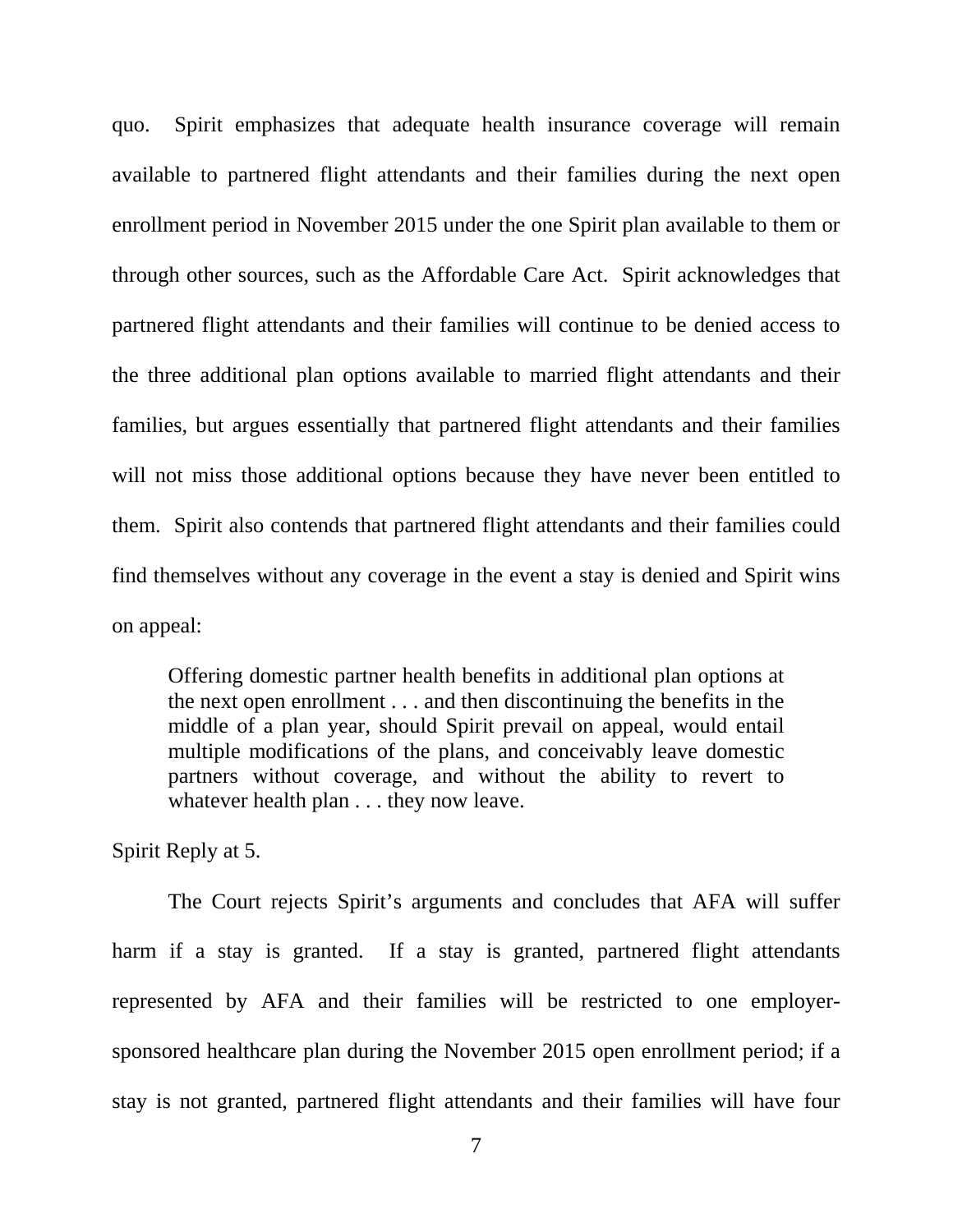plans from which to choose during the November 2015 open enrollment period. The elimination of a choice of employer-sponsored healthcare plans during the next open enrollment period, regardless of whether a choice of plans was historically offered, constitutes clear harm. Moreover, Spirit's concern about partnered flight attendants and their families being without any coverage or unable to switch back mid-plan-year to the one healthcare plan presently available to them in the event a stay is not granted and this Court's decision to enforce the award is reversed is unsupported and speculative. Even if this Court's decision enforcing the arbitration award were reversed during the plan year, Spirit does not explain how a participant's plan election could be altered outside of the open enrollment period. Thus, Spirit's concern about the harm that mid-plan-year election changes could cause partnered flight attendants and their families is unfounded. Moreover, even if participants could be forced to change plans outside of the open enrollment period, Spirit provides no evidence that its concerns are plausible.

 Regarding the final *Hilton* factor, Spirit concedes that the public interest in granting a stay "does not weigh heavily in either direction." Spirit Reply at 5.

 Having balanced the four *Hilton* factors, the Court concludes that a stay pending appeal of the Court's order enforcing the arbitration award at issue in this litigation is not warranted under Rule 62(c). Moreover, Spirit is not entitled to a stay by supersedeas bond as a matter of right under Rule 62(d). Accordingly,